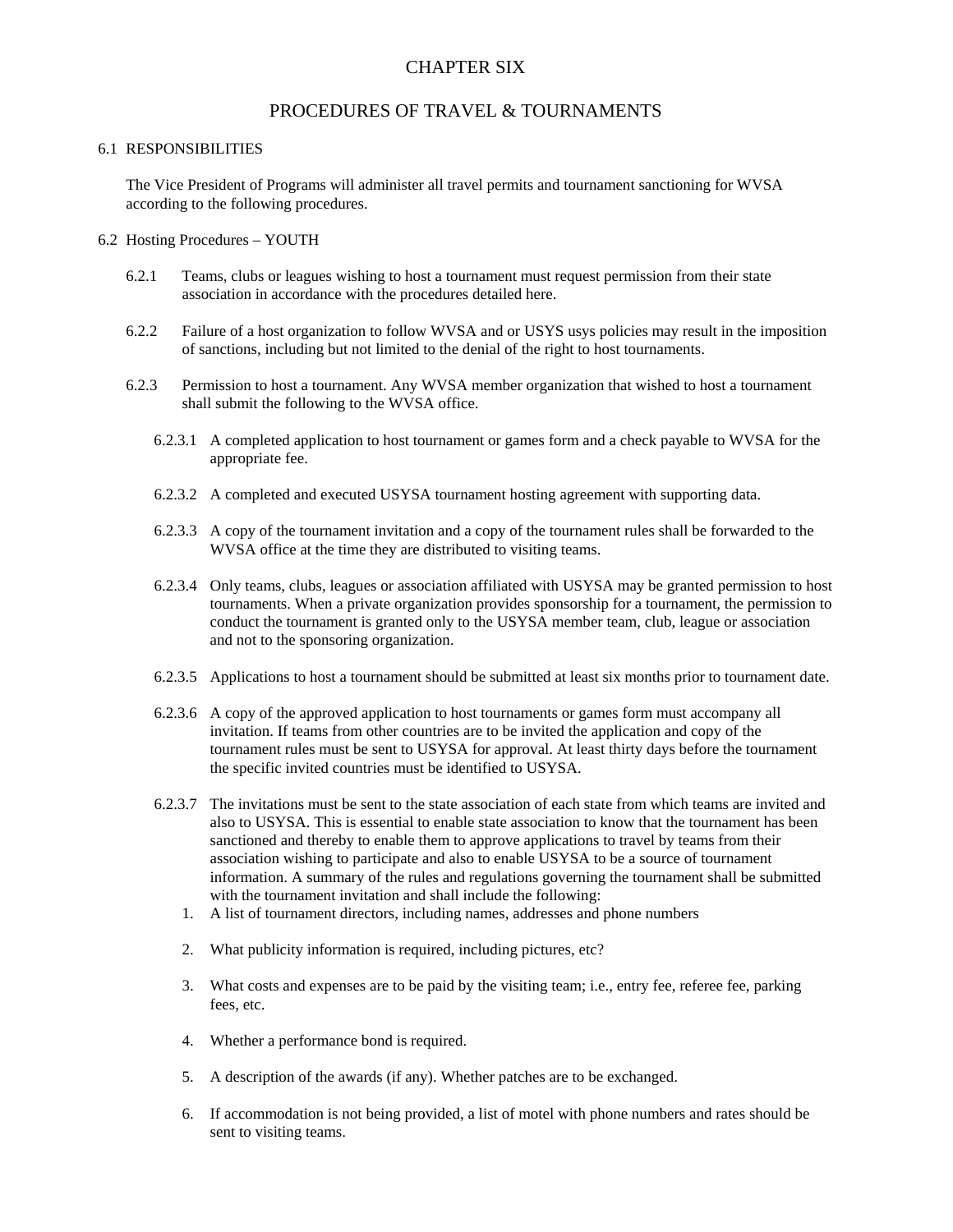- 7. The invitation must state that all teams must have current USYSA player passes or the appropriate nation association passes. Birth certificates or copies of birth certificates do not verify that the player is a registered WVSA or USYSA player.
- 8. The invitation must state that proper USYSA travel procedures must be followed.
- 9. The invitation must state that uses rules regarding the use of uses registered officials only will be followed.
- 6.2.3.8 Particular care should be exercised to properly identify on the form the types of teams that will be participating.
- 6.2.3.9 The president or chief officer of the host organization and the tournament director shall sign USYSA tournament hosting agreement.
- 6.2.3.10 The form shall provide that the host organization agrees:
	- 1. Abide by rules which it will abide by all statements made in its application form, in the tournament invitation, in its tournament rules, in the USYSA travel and tournament manual and in the USYSA hosting agreement. All decisions regarding acceptance of teams into a tournament shall be fairly and impartially made and shall not be based upon race, creed, color, or national origin.
	- 2. Invitations that the tournament approval form shall accompany all tournament invitations distributed by it.
	- 3. Procuring liability insurance that is has procured liability insurance coverage for the tournament with limits of not less than \$100,000/\$300,000/\$25,000 which shall name the host state association and USYSA, their officers and directors as additional insured. A certificate of insurance shall accompany the "hosting agreement".
	- 4. Requiring medical authorizations that all teams participating in the tournament are required to provide medical authorization for each player in a form adequate for use at the site of the tournament. These authorizations shall be presented to the host organization and kept at the field available for use by the team.
	- 5. Advance publication of rules that the tournament rules shall be published to all teams accepted and is mailed to each team prior to the tournament.
	- 6. Credentials checks that it shall:
		- 1. Conduct credential checks at registration and/or
		- 2. At the field prior to each game by a field marshal to ensure that:
			- 1. All players are registered with USYSA
			- 2. Are properly rostered with their team, and
			- 3. Are participating in accordance with representations set forth on the permission to host tournament form
	- 7. Use of USSF registered referees that it will, in accordance with USSF rule 1203, use only USSF registered referees for all tournament games, utilizing a one or three referee system. Under no circumstances will a two-man system be used. That it has selected an assignor, giving name, address and phone number, to assign referees for the tournament games and that the assignor has represented to it that there will be an adequate number of USSF registered referees available in the area during the tournament dates to cover the scheduled tournament games.
	- 8. Use of field marshals field inspection that during the tournament each game field will have a field marshal assigned to it at all times; that the field marshal will be readily available and identifiable; that prior to the commencement of every game the field marshal will inspect the field to be sure that it is free from objects or conditions that may cause injury. If any such condition exists which cannot be immediately corrected it shall be brought to the attention of the referee and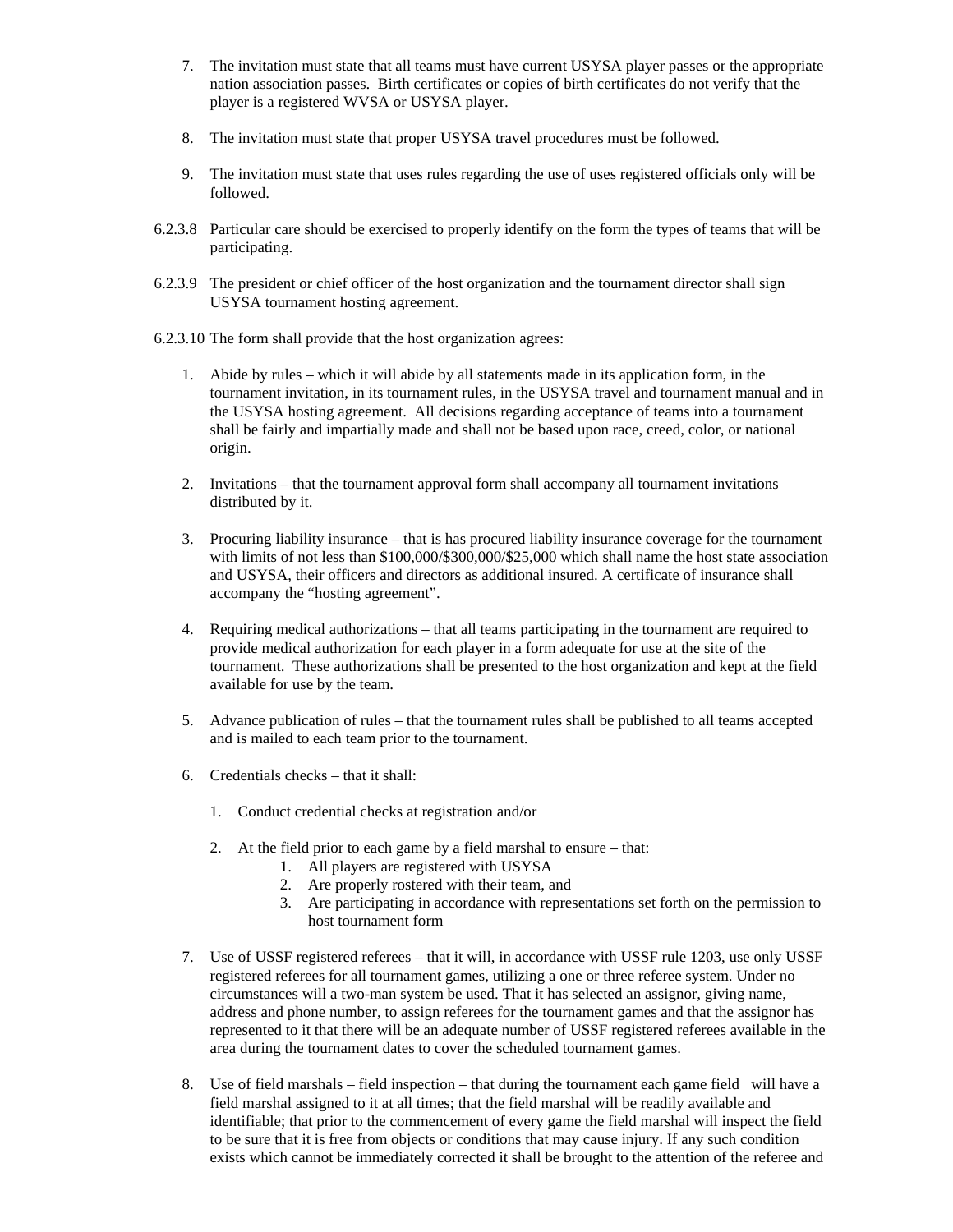the tournament director. The name, address and phone number of the director of field marshals shall be specified.

- 9. Use of spectator lines that it will take appropriate steps, including, where feasible, the use of spectator lines on each field, to keep the spectators off the touchline.
- 10. Availability of police and rescue service that local police, ambulance and emergency services have been notified of the date of the tournament and the times and fields which will be used for games and will be available to render assistance if needed.
- 11. Tournament rules behavior that tournament rules contain provisions ensuring that the behavior of teams, players, coaches and spectators on the sideline is appropriately controlled including specific provisions for:
	- 1. Spelling out the disciplinary measures to be imposed for the issuance of red and yellow cards or other improper conduct.
	- 2. Indicating what procedures will be followed regarding protests and appeals.
	- 3. Indicating that all disciplinary measures imposed by host organizations shall be limited to placing restrictions upon individual's or group's participation in the tournament.
	- 4. Indicating the issuance of all red and yellow cards and other matters involving the conduct of a team, its players, coaches or supporters will be recorded by the host organization and also reported immediately to the home state association and the home club/league except that all matters involving a referee assault shall, in accordance with USSF rule 1108, be referred immediately to the host state association.
	- 5. Indicating that the home state association and the home club/league shall, except in the case of referee assault, have the responsibility for imposing, should the circumstances warrant, additional sanctions, within their respective jurisdiction with regard to any matters arising from the tournament.
- 12. Tournament cancellation that the tournament invitation set forth what refunds of fees paid by visiting team, if any, shall be made to visiting teams if all or a portion of the tournament is cancelled by the host organization for any reason.
- 13. Post tournament reports that it shall file, the USYSA tournament report with the WVSA office within fifteen days after the conclusion of the tournament. Failure to file the report on time shall preclude the tournament host from receiving sanction for any tournament for following seasonal years until the report is filed.

The tournament report shall include the following information:

- 1. The number of teams participating in each age division (boys & girls)
- 2. If a champion is determined, the name of the champion for each division.
- 3. The number of teams from each state association or foreign country.
- 4. If "sportsmanship awards" are given indicate the criteria for the award and to whom they were given.
- 5. The number of fields used for the tournament.
- 6. The name of the tournament sponsor, if any.
- 7. The names and teams of all players issued red and yellow card and details of any other matters involving the improper or unsportsmanlike conduct of a team, its players, coaches or supporters

#### 6.3 Hosting a Tournament -- AMATEUR

- 6.3.1 Any affiliated organization desiring to host a tournament shall submit to the WVSA office the following:
	- 1. A completed tournament hosting agreement form
	- 2. The appropriate fee payable to WVSA.
	- 3. A copy of the tournament invitation
	- 4. A copy of the tournament rules
- 6.3.2 When a private organization provides sponsorship for a tournament**,** the permission to conduct the tournament is granted only to the WVSA team/club/league/association and not to the sponsoring organization.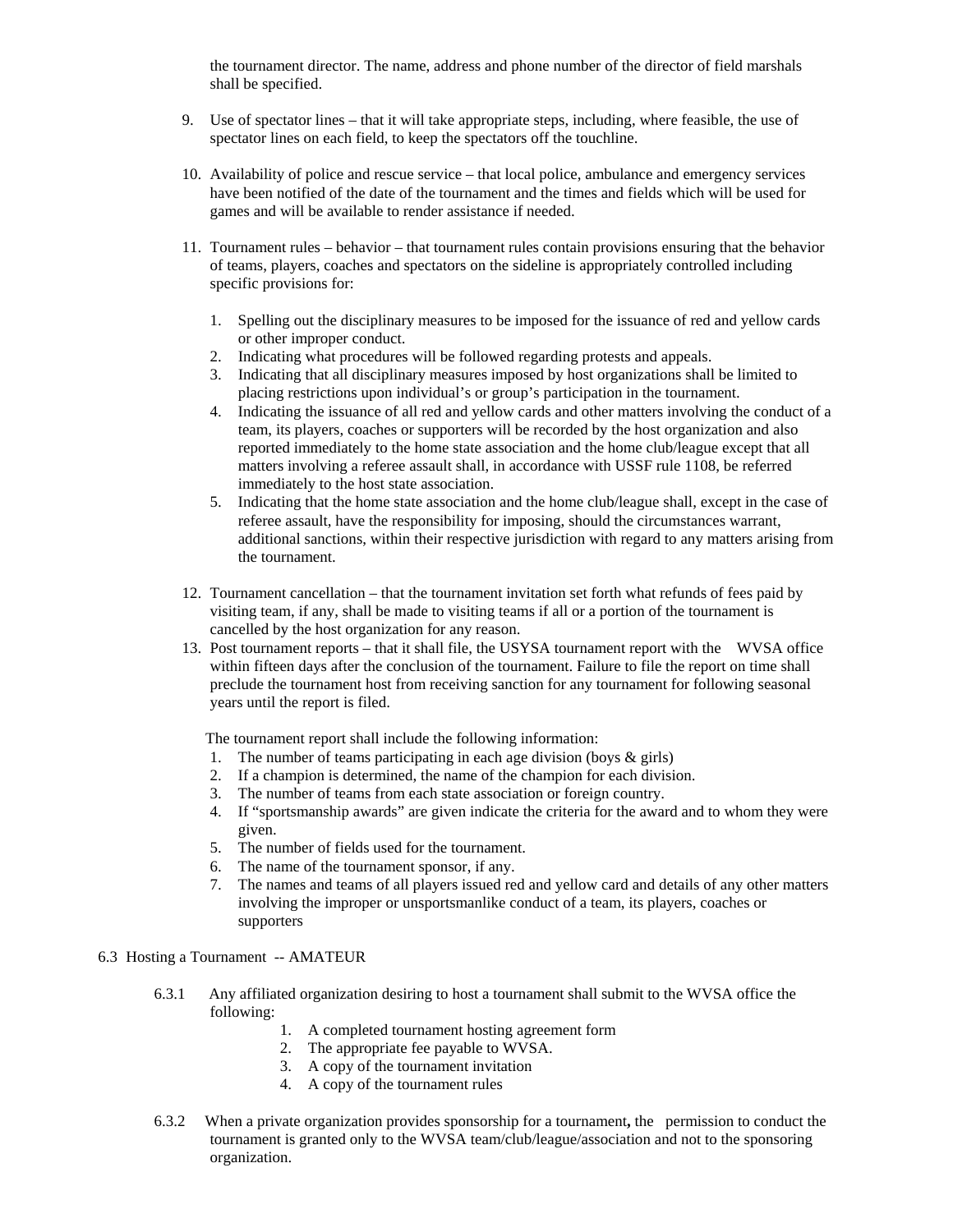- 6.3.3 Applications should arrive ninety days (90) prior to the tournament dates.
- 6.3.4 Tournaments sanctioned by WVSA shall be held in accordance to the conditions outlined in the tournament hosting agreement.
- 6.3.5 WVSA may withdraw sanctioning if it discovers a breech in the contract between WVSA and the hosting organization. If permission is withdrawn, the hosting organization will be responsible for a full refund of any and all fees paid by visiting team.

6.3.6 A post tournament report must be filed within fifteen days after the conclusion of the tournament. This report shall include the following information:

- 1. The number of teams participating
- 2. The name of the champion
- 3. The number of teams from each state association or foreign country
- 4. The number of fields used for the tournament
- 5. The name of the tournament sponsor **if** any
- 6. The names and teams of all players issued red or yellow cards and details of any other matters involving the improper or unsportsmanlike conduct of a team/player/coach/supporter.
- 6.4 Withdrawal of tournament sanctioning
	- 6.4.1 If WVSA discovers a breech in the contract between WVSA and the hosting team club/league or association then permission to host a tournament may be withdrawn.
	- 6.4.2 If permission is withdrawn, the hosting association will be responsible for a full refund of any and all fees paid by visiting teams.
	- 6.4.3 Any team, coach or referee that continues to participate in a tournament after that permission to host has been withdrawn may be suspended from all WVSA functions for a minimum of one year.
	- 6.4.4 Referees **may** have their registration with USSF suspended.
	- 6.4.5 Once permission to host has been withdrawn, all insurance claims through WVSA are null and void.
	- 6.4.6 If permission to host has been withdrawn a letter will be presented to all participants explaining that the sanctioning has been withdrawn and their rights for a full refund of their fees and the consequences if they continue to participate.
- 6.5 Playing in leagues outside of WVSA youth or amateur
	- 6.5.1 For those teams that are domiciled on the borders of West Virginia it is often more feasible for them to play in leagues outside of WVSA.
	- 6.5.2 All players must be registered with WVSA and rostered to WVSA teams. The local team, club, league or association must be in good standing with WVSA (see WVSA rule 2.1.2 for terms of "in good standing".)
	- 6.5.3 Teams must request, **by submitting the proper form,** permission to play in USYSA/USASA affiliated leagues outside of WVSA and give the reasons for the request.
	- 6.5.4 Once permission has been granted by WVSA, the team must request in writing from the state office of the affiliated national state association for permission to play in that state.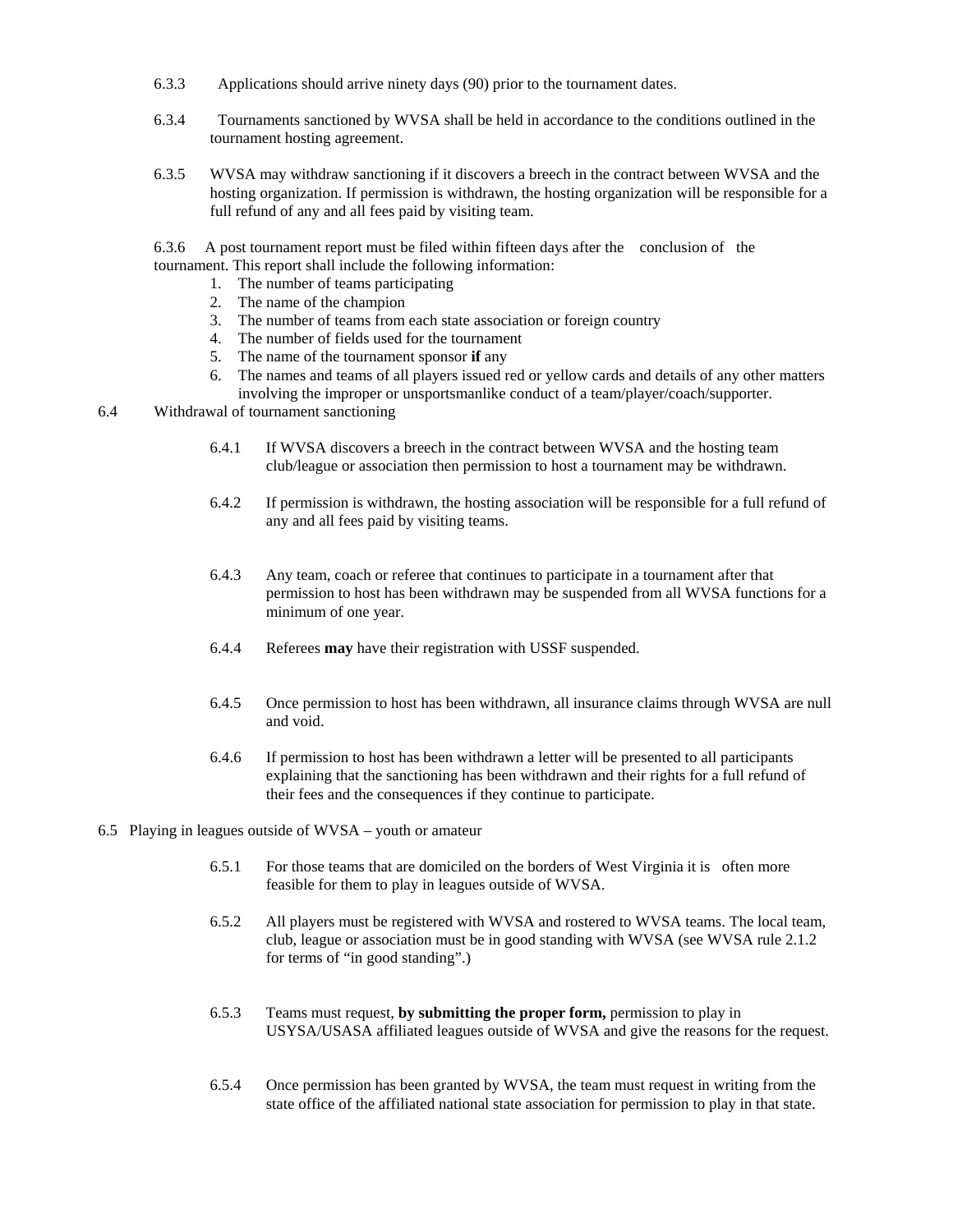- 6.5.5 Teams playing outside of WVSA may need an additional set of player pass cards, one for WVSA and one for the state association in which they are participating
- 6.5.6 Once teams have received permission to play outside of WVSA they are to understand that all of the players are members of WVSA, that they are registered with WVSA, they will comply with all WVSA requirements and WVSA will service them in all matters, that national state association in which they are playing is only providing a venue of play.
- 6.5.7 While playing outside WVSA, the WVSA teams will remember that they are guests and will conduct themselves in a manner that will not bring embarrassment to themselves, their local association or to WVSA. If WVSA receives complaints from the nation state association, then permission to play outside of WVSA **may** be withdrawn.
- 6.6 Friendly games outside of WVSA youth or amateur
	- 6.6.1 A friendly game is defined as games which:
		- 1. Are not associated with any other games either played or to be played, and they do not lead to any championship
		- 2. Do not lead to any trophy or other award
		- 3. Do not require a fee to be paid by any player to sponsor
		- 4. Are organized in a spontaneous fashion (WVSA chapter 3 rule #3.3)
	- 6.6.2 For a team to play a friendly game outside of west Virginia, all that need be done is submit **the proper form to the WVSA office** stating the location and affiliated team with which the game is to be played
	- 6.6.3 The WVSA state office will send the original to the team with a copy going to the other national state association that the games are being played in, once permission has been granted by the other state.
- 6.7 Travel Procedures AMATEUR
	- 6.7.1 For teams wishing to travel within the United States, permission from the State association (WVSA) utilizing the appropriate application for travel form is required.
	- 6.7.2 Travel forms may be obtained from the WVSA office, the WVSA web site, www.wvsoccer.net, or the WVSA fax on demand system.
	- 6.7.3 After completing the form, submit the original and three (3) additional photocopies along with the following to the WVSA office.
		- 1. A copy of the tournament invitation
		- 2. A team roster signed by your local registrar and the appropriate WVSA Vice President.
		- *3.* Some tournaments allow guest players use the tournament guest player roster form *or the WVSA tournament guest player form*
		- **4.** A check payable to WVSA. For the appropriate fee
- 6.8 Travel Procedures YOUTH
	- 6.8.1 For team wishing to travel within the United States, Mexico or Canada, permission of the state association utilizing the appropriate application for travel form is required.
	- 6.8.2 Travel forms may be obtained from the WVSA office, the WVSA web site, www.wvsoccer.net, or the WVSA fax on demand system

6.8.3 After completing the form, submit the original and three (3) additional photocopies along with the following to the WVSA office.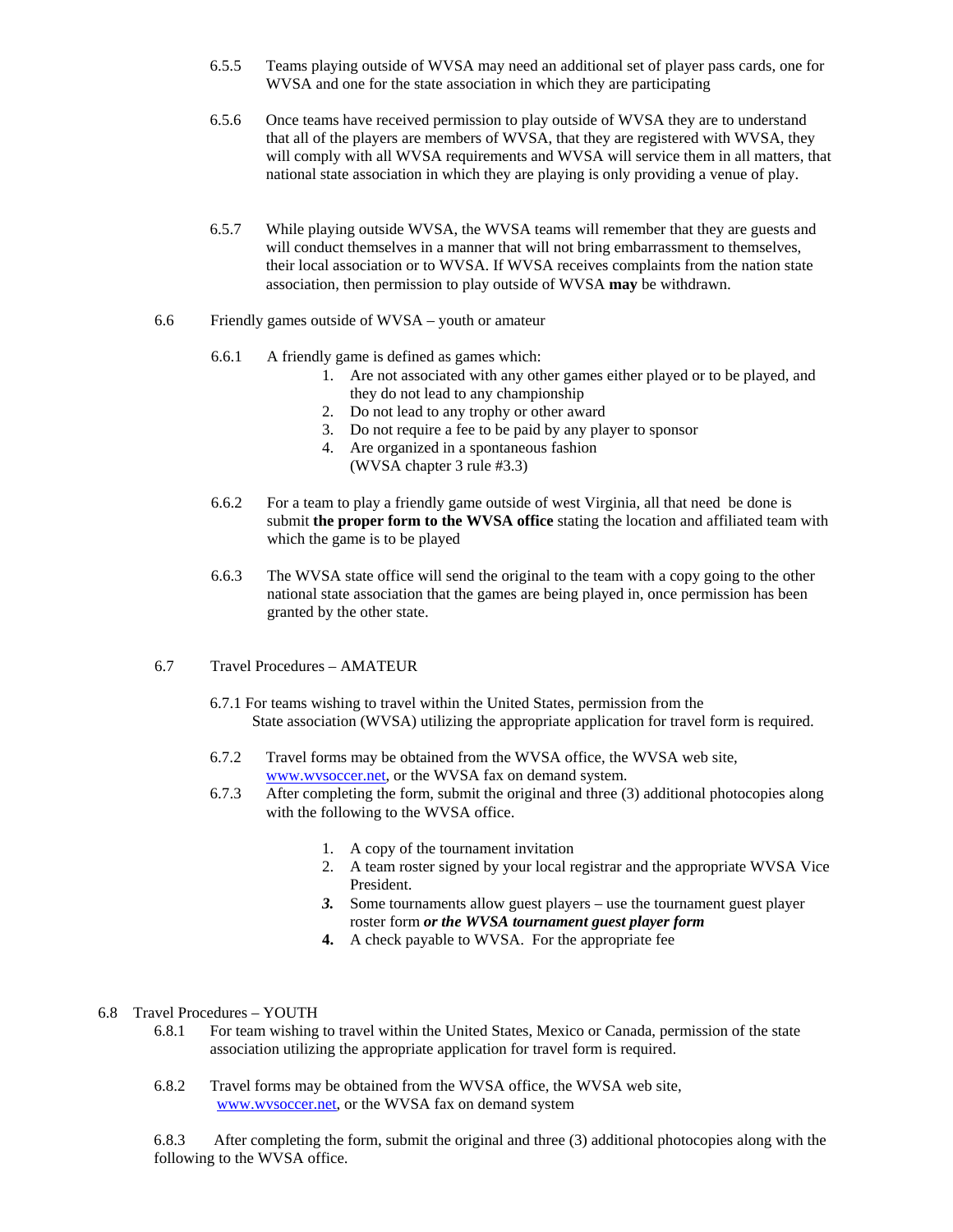- 5. A copy of the tournament invitation
- 6. A team roster signed by your local registrar and the appropriate WVSA Vice President**.**
- *7.* Some tournaments allow guest players use the tournament guest player roster form *or the WVSA tournament guest player form*
- **8.** A check payable to WVSA. For the appropriate fee
- 6.8.2 If permission is granted, a copy of your travel form and your roster will be sent to the tournament director, the hosting states association, and you. One copy of the travel form is kept on file with the *WVSA state office*
- 6.8.3 Thirty days advance notice is required. Permission to travel cannot be granted if your host is unaffiliated or in bad standing with his association or if a tournament has not been properly sanctioned by the host state association. Appropriate action will be taken against teams who travel without permission.
- 6.8.4 USYSA player passes must be carried when playing out of state.
	- 1. Obtain player pass cards from your local league
	- 2. Player pass cards must be printed through the WVSA computer program
	- 3. If your local league does not have player pass cards, contact the WVSA office.
	- 4. Player pass cards are signed in cursive by the player and the name must match the front of the card
	- 5.Your local registrar signs your player pass cards
	- 6.Coaches and assistants must have player pass cards

6.8.5 Teams should carry written medical releases from parents in case emergency medical care is required. (See forms at end of section in manual on travel and tournaments).

6.8.8 It is recommended that coaches carry an insurance claim form with them, also when traveling out of state.

- 6.8.9 All traveling teams shall be under the primary jurisdiction of its own state association and under the secondary jurisdiction of the association in whose territory the games are to be played. Traveling teams shall remain subject to the rules and regulations of their own association as far as disciplinary matters are concerned.
- 6.8.10 Teams wishing to travel to countries other than Canada and Mexico must submit applications for travel to their state association at least ninety days in advance. (Follow the same steps you take to travel within the United States)
- 6.8.11 The state association will forward all copies to USYSA, which in turn will notify the national association in the country or countries to which the team is traveling that it is properly affiliated and has permission to travel
- 6.8.12 A copy of the approved application will be returned to the state association and also to the traveling team.
- 6.8.13 The permission to travel form must be carried with the team while traveling.

6.8.14 Travel processing fee of \$25.00 payable to the united state soccer federation must accompany the application for travel form when it is submitted to USYSA. Forms without the processing fee will be returned.

6.8.15 A team, which travels without securing approval of its state association and USYSA, shall be subject to sanctions including the possible prohibition of future travel or suspension of the parties responsible.